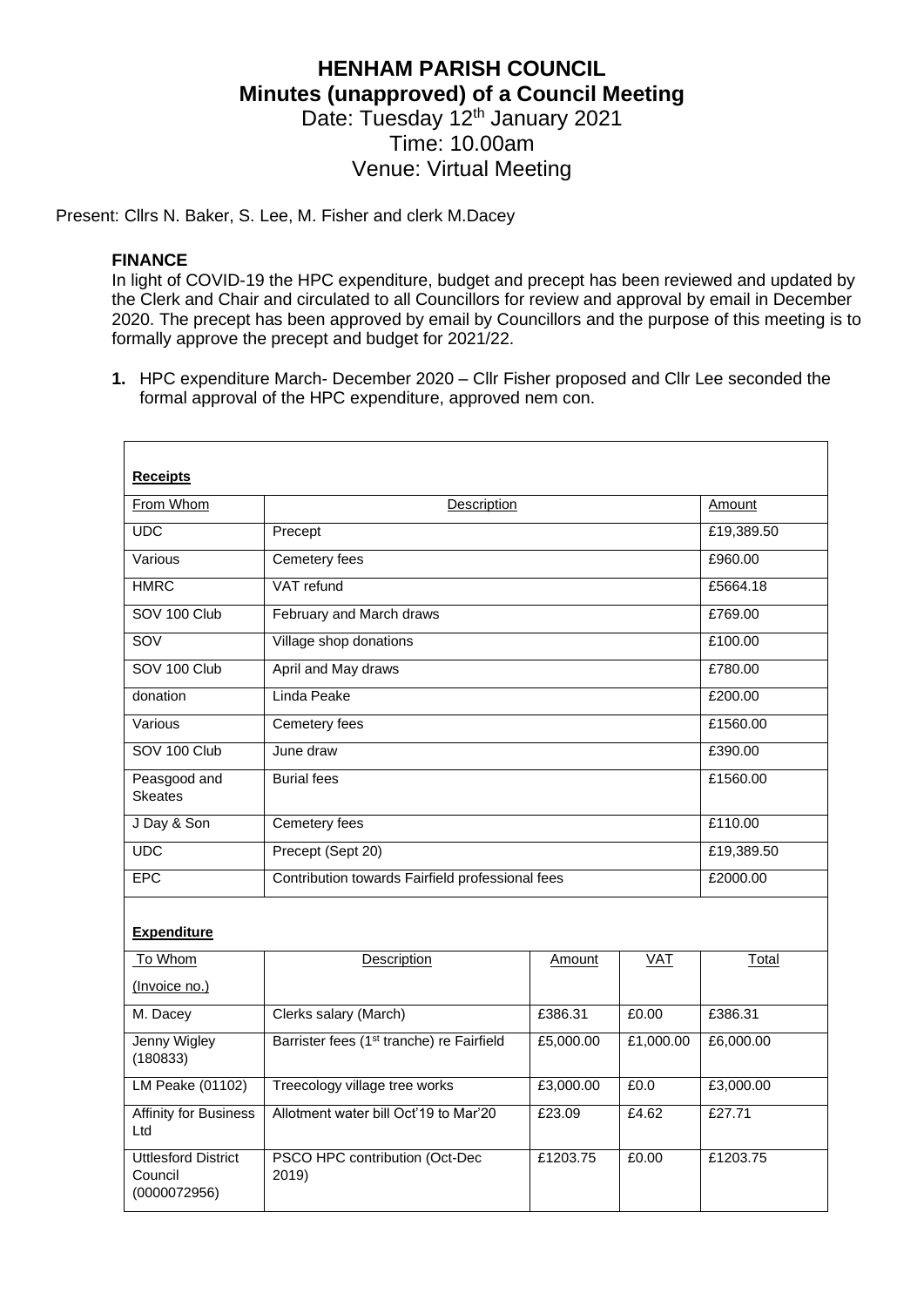| Simon Lee<br>(0000172471)                                            | Refund for New Village Flag                                                    | £61.94    | £12.39   | £74.33    |
|----------------------------------------------------------------------|--------------------------------------------------------------------------------|-----------|----------|-----------|
| P. Knott (60793)                                                     | Grass Cut 11/3 & 25/3                                                          | £870.00   | £0.00    | £870.00   |
| L. Beresford (2)                                                     | Village windows and signs cleaning                                             | £60.00    | £0.00    | E60.00    |
| M. Dacey                                                             | Statutory home working allowance<br>(April'20 to July'20)                      | £78.00    | £0.0     | £78.00    |
| <b>Stanley Tee LLP</b><br>(307885)                                   | Legal advice re Wyndies & Cedar<br>Cottage                                     | £203.00   | £40.00   | £243.00   |
| <b>JRB</b> Enterprise Ltd<br>(21077)                                 | Dog poo bags                                                                   | £58.04    | £11.61   | £69.65    |
| EALC (12476)                                                         | EALC Affiliation fees 20-21                                                    | £296.58   | £73.51   | £370.09   |
| <b>Uttlesford District</b><br>Council<br>(0000072960)                | PSCO HPC contribution (Jan-march<br>2020)                                      | £1,203.75 | £0.0     | £1,203.75 |
| Gardner Planning                                                     | 1 <sup>st</sup> tranche of professional planning<br>advice re Fairfield Appeal | £9,000.00 | £0.0     | £9,000.00 |
| <b>Alison Farmer</b><br>Associates<br>(478/2420/01)                  | Landscape and Visual expert advice re<br><b>Fairfield Appeal</b>               | £6025.00  | £1250.00 | £7230.00  |
| <b>Affinity for Business</b><br>Ltd                                  | Allotment water bill                                                           | £5.39     | £1.08    | £6.47     |
| Paul Mower                                                           | Village gardening Jan- March '20                                               | £100.00   | £0.0     | £100.00   |
| The Community<br><b>Heartbeat Trust</b><br>(Solutions) Ltd<br>(5646) | Defibrillator battery and test kit                                             | £245.00   | £47.00   | £292.00   |
| <b>SW Transport</b><br>Planning Ltd (0052)                           | Professional transport advice Fairfield                                        | £3,708.00 | £741.60  | £4,449.60 |
| P. Knott (60820)                                                     | Grass cut 8/4 & 22/4                                                           | £870.00   | £0.0     | £870.00   |
| Henham Village<br>Shop Association<br>Ltd (H00050)                   | Post Office Fees Feb-May' 20                                                   | £2083.50  | £0.0     | £2083.50  |
| Treecology (01109)                                                   | Treecology (01109)                                                             | £400.00   | £0.0     | £400.00   |
| Treecology (01109)                                                   | Treecology (01109)                                                             | £400.00   | £0.0     | £400.00   |
| <b>BHIB Ltd</b><br>(LCO00320-<br>361378)                             | HPC Insurance renewal                                                          | £313.26   | E0.0     | £313.26   |
| Information<br>Commissioner<br>(Z2259172)                            | Data Protection fee renewal                                                    | £40.00    | £0.0     | £40.00    |
| Old School<br>Community<br>Association                               | HPC OSCA meeting fees                                                          | £144.00   | £0.0     | £144.00   |
| M Dacey                                                              | Clerk's April Salary                                                           | £392.88   | £0.0     | £392.88   |
| Pat Doughty                                                          | Village furniture repair works                                                 | £500.00   | £0.0     | £500.000  |
| <b>JRB Enterprise Ltd</b><br>(20882)                                 | Dog poo bags                                                                   | £58.04    | £11.61   | £69.65    |
| Treecology (01114)                                                   | Lime Tree High Street works                                                    | £60.00    | £0.0     | £60.00    |
| <b>Stanley Tee LLP</b><br>(310669)                                   | Starr House legal advice                                                       | £152.00   | £28.00   | £180.00   |
| P. Knott (60872)                                                     | Grass cut 6/5 & 21-21/5                                                        | £870.00   | £0.0     | £870.00   |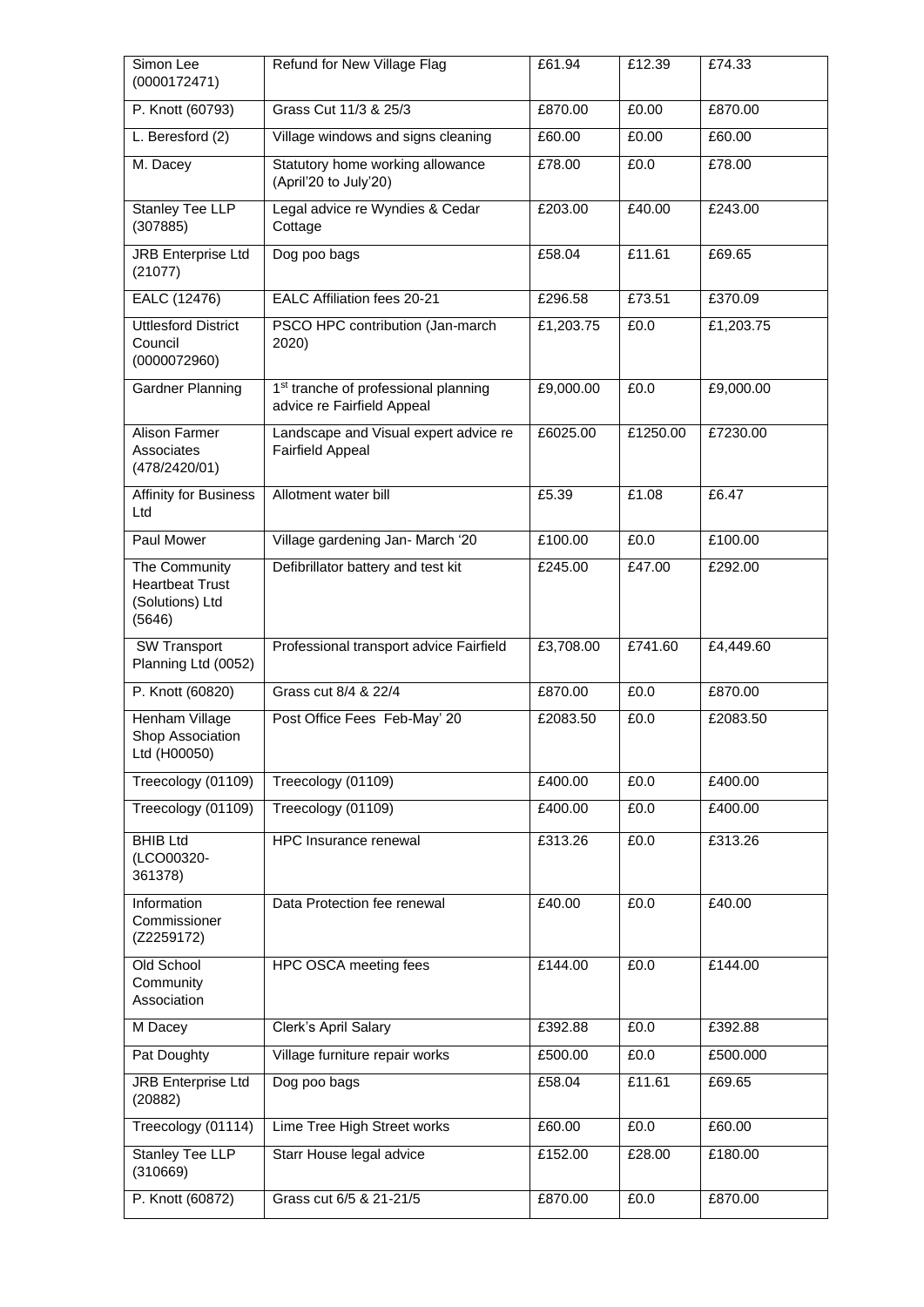| <b>JRB Enterprise Ltd</b><br>(21205)                  | Dog Poo Bags                                               | £58.04   | £11.61            | £69.65   |
|-------------------------------------------------------|------------------------------------------------------------|----------|-------------------|----------|
| L. Beresford (3)                                      | Window and signs cleaning                                  | £50.00   | £0.0              | £50.00   |
| M. Dacey                                              | Clerk's salary (May)                                       | £392.88  | £0.0              | £392.88  |
| <b>Gardner Planning</b><br>(069.1)                    | Planning advice re Vernons/Mill Road                       | £2000.00 | £0.0              | £2000.00 |
| Alison Farmer<br>Associates<br>(484/2720/01)          | Professional Landscape Advice re Mill<br>Road              | £2000.00 | £400.00           | £2400.00 |
| M. Dacey                                              | Refund for stamps                                          | £33.84   | £0.0              | £33.84   |
| P. Mower                                              | Village gardening                                          | £140.00  | £0.0              | £140.00  |
| P. Knott (60909)                                      | Grass cut 3/6 & 17/6                                       | £870.00  | £0.0              | £870.00  |
| Henham Village<br>Shop Association<br>Ltd (H00051)    | Post office fees May to August 2020                        | £2083.50 | £0.0              | £2083.70 |
| Castle Water Ltd<br>(0001081728)                      | Allotment water bill April to Sept 2020                    | £141.14  | £28.22            | £169.36  |
| M Dacey                                               | June Salary                                                | £392.88  | £0.0              | £392.88  |
| <b>Stop Stansted</b><br>Expansion                     | donation                                                   | £250.00  | £0.0              | £250.00  |
| <b>Rural Community</b><br><b>Council of Essex</b>     | Renewal annual membership                                  | £60.50   | £12.10            | £72.60   |
| <b>SW Transport</b><br>Planning Ltd (0055)            | Mill Road transport advice                                 | £1300.00 | £260.00           | £1560.00 |
| M Dacey                                               | Statutory working from home allowance<br>(Jul to Oct)      | £78.00   | $\overline{£0.0}$ | £78.00   |
| Treecology (01157)                                    | Village tree works                                         | £1645.00 | £0.0              | £1645.00 |
| M.Dacey                                               | Clerk's salary (July) and one month's<br>bonus             | £785.76  | £0.0              | £785.76  |
| P. Knott (60987)                                      | Grass Cut 1/7, 15/7, 29/7                                  | £1230.00 | £0.0              | £1230.00 |
| <b>JRB</b> Enterprise Ltd<br>(21379)                  | Dog Poo Bags                                               | £58.04   | £11.61            | £69.65   |
| Jonathan Leech<br>$(20-07-619)$                       | Concrete bollard repairs by School<br>House                | £187.00  | £37.40            | £224.40  |
| L. Beresford (4)                                      | Village windows and signs cleaning                         | £50.00   | £0.0              | £50.00   |
| <b>JRB</b> Enterprise Ltd<br>(21450)                  | Dog Poo Bags                                               | £58.04   | £11.61            | £69.65   |
| Treecology (01171)                                    | Cherry tree removal                                        | £220.00  | £0.0              | £220.00  |
| P. Knott (61016)                                      | Grass cut 12/8 23-24/8                                     | £625.00  | £0.0              | £625.00  |
| M Dacey                                               | Clerk's salary (August)                                    | £392.88  | £0.0              | £392.88  |
| <b>Uttlesford District</b><br>Council<br>(0000079244) | PCSO salary April to June 2020                             | £1218.21 | £0.0              | £1218.21 |
| Treecology (01179)                                    | Removal of fallen trees from pond                          | £350.00  | £0.0              | £350.00  |
| M Dacey                                               | Clerk's salary (Sept)                                      | £392.88  | E <sub>0.0</sub>  | £392.88  |
| M Dacey                                               | Statutory working from home allowance<br>(Oct 20 - Jan 21) | £78.00   | £0.0              | £78.00   |
| Henham village<br>Shop Association<br>Ltd (H0052)     | Post Office Fees Aug-Nov '20                               | £2083.50 | £0.0              | £2083.50 |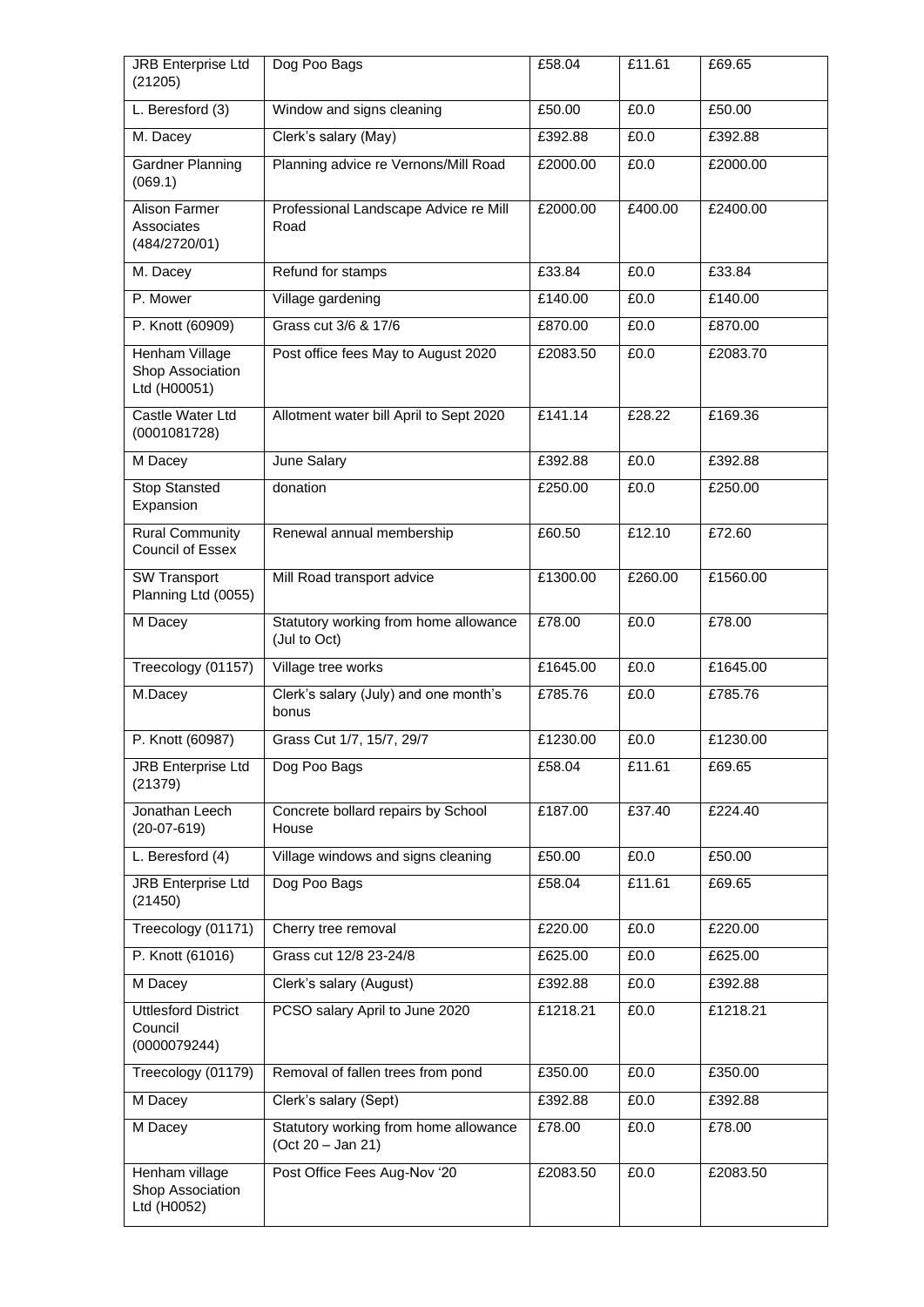| P. Knott (61056)                                      | Grass Cut 2/9, 16/9 & 29/9                         | £1305.00   | £0.0     | £1305.00   |
|-------------------------------------------------------|----------------------------------------------------|------------|----------|------------|
| Gardner Planning<br>(039.7)                           | Planning advice re UDC planning policy             | £1500.00   | £0.0     | £1500.00   |
| L. Beresford (9)                                      | Village windows and sign cleaning                  | £50.00     | £0.0     | £50.00     |
| Mark Fiddler (0647)                                   | Winter 2019 salt delivery & distribution           | £160.00    | £0.0     | £160.00    |
| Linda Peake                                           | Refund for cemetery topsoil                        | £35.00     | £7.00    | £42.00     |
| CW Low & Son LTd                                      | Pledgdon Hedge cutting                             | £64.00     | £12.80   | £76.80     |
| <b>JRB</b> Enterprise<br>LTD (21725)                  | Dog poo bags                                       | £58.04     | £11.61   | £69.65     |
| <b>Uttlesford District</b><br>Council<br>(0000079456) | PCSO (July to Sept 2020)                           | £1218.21   | £0.0     | £1218.21   |
| Old School<br>Community<br>Association                | OSCA room hire 26/9/20 re Fairfield<br>meeting     | £15.00     | £0.0     | £15.00     |
| M Dacey                                               | Clerk's salary October                             | £392.88    | £0.0     | £392.88    |
| P Knott (61096)                                       | Grass cut 19/10                                    | £435.00    | £0.0     | £435.00    |
| The Royal British<br>Legion Poppy<br>Appeal           | <b>HPC</b> wreath donation                         | £25.00     | £0.0     | £25.00     |
| Gardner Planning<br>(068.2)                           | Cedar Cottage Appeal planning advice               | £2000.00   | £0.0     | £2000.00   |
| Jenny Wigley<br>(180833)                              | Fairfield Barrister fees (2nd and 3rd<br>tranches) | £20,000.00 | £4000.00 | £24,000.00 |
| Popcorn Web<br>Design Ltd (POP<br>5136)               | Village website annual hosting fee                 | £165.00    | £33.00   | £198.00    |
| Andre Lees (91336)                                    | Refund for SOV Website domain name                 | £38.76     | £7.75    | £46.51     |
| Andre Lees (91007)                                    | Refund for SOV website disk space                  | £24.00     | £4.80    | £28.80     |
| PKF Littlejohn LLP<br>(SB20202404)                    | <b>External Auditor fees</b>                       | £300.00    | £60.00   | £360.00    |
| Paul Mower                                            | War memorial and bus shelter<br>gardening July-Oct | £326.50    | £0.0     | £326.50    |
| Gardner Planning<br>(014.14)                          | Fairfield planning advice fees final<br>instalment | £9,000.00  | £0.0     | £9,000.00  |
| Ricki Shelsher<br>(RJS346)                            | Village windows and signs cleaning                 | £50.00     | £0.0     | £50.00     |
| <b>Alison Farmer</b><br>Associates<br>(AF/2420)       | Fairfield Landscape advice final<br>instalment     | £4345.40   | £869.08  | £5214.48   |
| <b>SW Transport</b><br>Planning Ltd (0058)            | Fairfield Transport advice final<br>instalment     | £2519.70   | £503.94  | £3023.64   |
| M Dacey                                               | Clerk's salary (Nov)                               | £392.88    | £0.0     | £392.88    |
| Castle Water Ltd<br>(0003040511)                      | Allotment Water bill Oct 20- Mar 21                | £158.35    | £31.67   | £190.02    |
| <b>JRB Enterprise Ltd</b><br>(21959)                  | Dog poo Bags                                       | £58.04     | £11.61   | £69.65     |

**2. 2021-2022 Draft Budget**/**Expenditure Forecast and Precept** -Setting of Precept – deadline for submission to UDC is 23 January 2021. The Clerk distributed a draft budget and draft expenditure forecast to all councillors for their appraisal during December 2020. Councillors